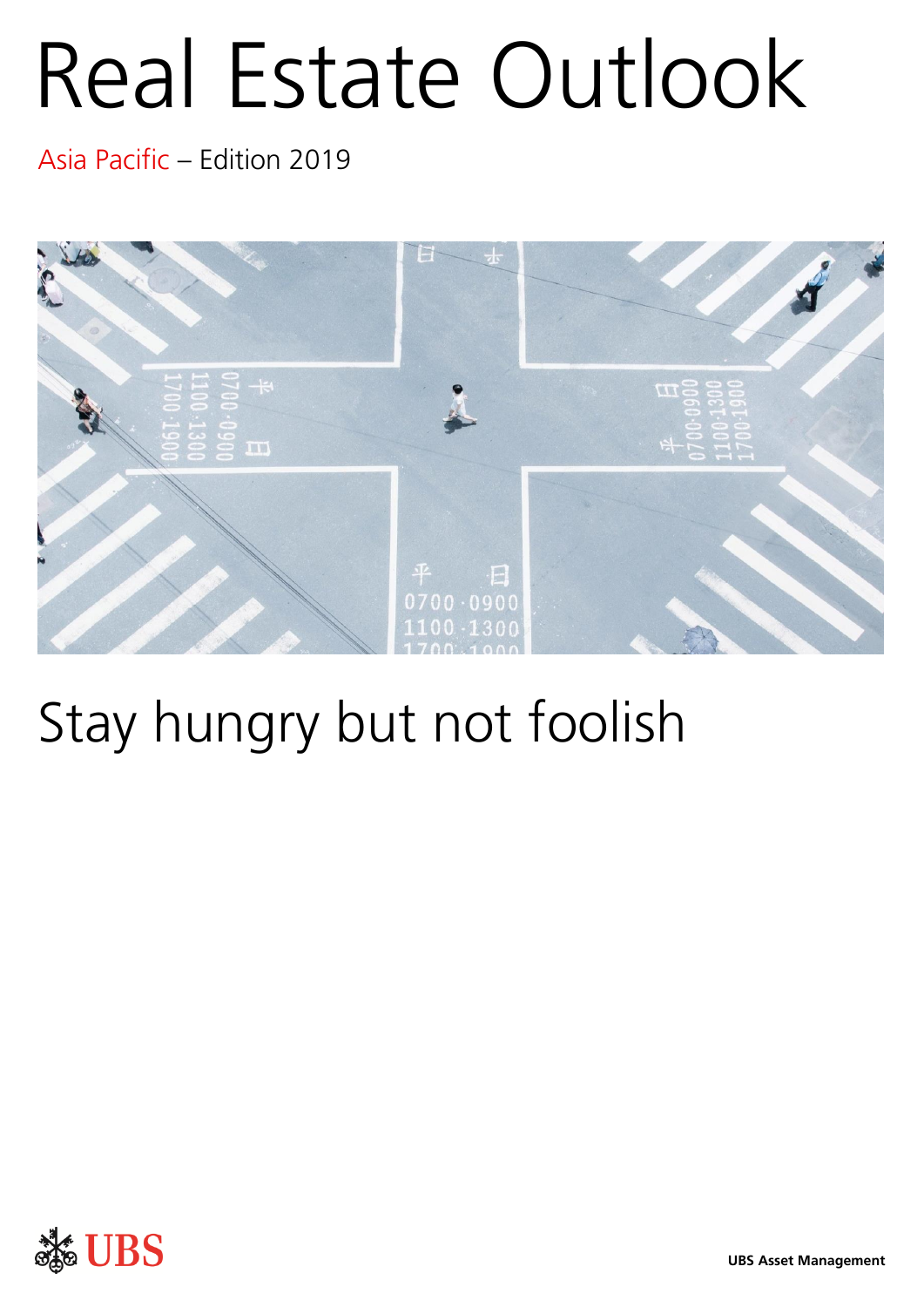# Balancing defensive expectations and tactical strategies

This year remains a risk-on year that will test the nerves of real estate investors. We believe market risks cannot be skirted totally, but surely can be prepared for. In particular, investors should not let their guard down by underwriting excessive capital growth and it is inevitable that return expectations have to be adjusted downwards. All that said, the search for higher returns will continue to see investors put money into opportunistic plays and niche asset classes, although these may also serve as means to gain exposure to structural growth themes. We advocate taking a balanced approach – maintaining a defensive stance while remaining tactical in seeking and building on longer term opportunities in Asia Pacific.

**Growth momentum to slow but support levers are broad** After two years of experiencing tailwinds from the strength of the global technology cycle, the mood across most of APAC has turned decidedly muted heading into 2019. The trade conflict between China and the US has clearly taken much of the flak for that.

Nevertheless, there are reasons not to get too carried away with negativity. Chief of these is the fact that much of the economic softness, particularly in China, is nascent and manageable. 2018 saw the Middle Kingdom log its weakest GDP growth in almost three decades (see Figure 1). What is of note is that exports grew at a faster rate in 2018 (9.7% YoY) compared to 2017, which shows that trade was not the full reason for the economic slowdown (at least, not yet). Rather, it was the government's steering of the economy away from investment- and credit-driven growth which was the main factor. Recent data points suggest that the impact of the tariffs may be starting to take effect with the outlook for Chinese exports expected to be more moderate in 2019. Nevertheless, proactive measures to adjust monetary and fiscal policies will provide support to the Chinese economy in 2019.

Additionally, amidst the external headwinds, domestic demand is expected to pull the weight of growth in 2019, particularly for Japan. Prospects for consumer demand are not evenly optimistic across APAC, where housing market weakness could be especially detrimental to consumers in Australia (and to some extent, Hong Kong).

But nevertheless, policymakers in the region generally have the wherewithal to lend a hand to support growth – most have signaled some intention to implement fiscal measures, and with the lack of inflationary pressures as well as the US Federal Reserve sounding more dovish again, central banks are likely to remain relatively accommodative, ensuring that any interest rate increase is likely to be more gradual than initially anticipated.

Overall, growth momentum in APAC is likely to cool in 2019, but there are sufficient buffers to avoid a sharp downturn.



**Figure 1: Real GDP Growth** 

Source: UBS Securities Pte. Ltd., Jan 2019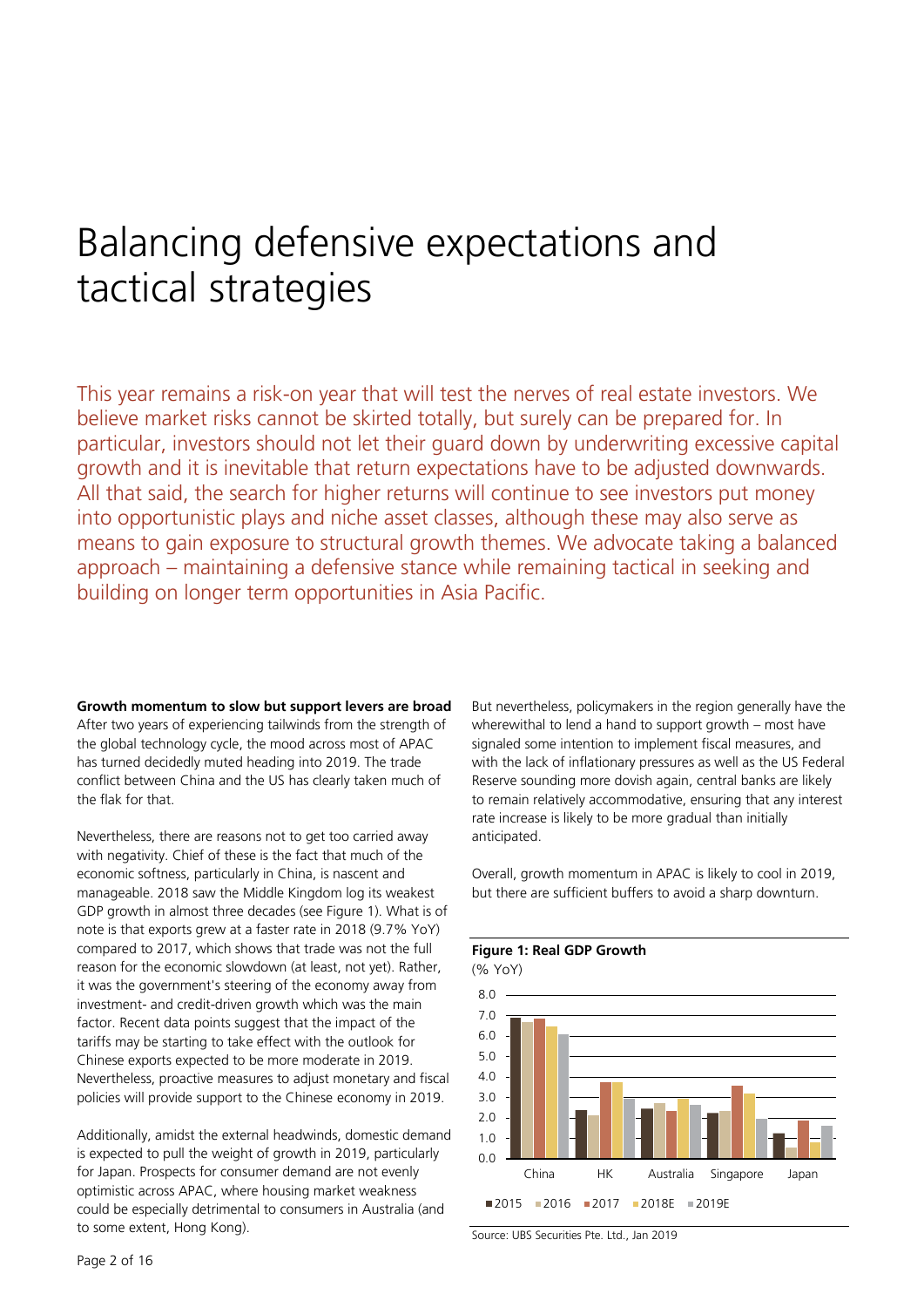# APAC real estate round-up

### **Office: Watch the supply (or lack of)**

The rental performance in the office market across prime cities in APAC has been largely positive over the last two years, with most markets enjoying strong net absorption and buoyant leasing demand. Rents were also driven by supply constraints, but heading into 2019, the dynamics look set to diverge. In Tokyo and in major Chinese cities, large amounts of space are expected to be completed. While this is likely to weigh on rents in China, the saving grace for Tokyo is that most of the upcoming space is already pre-leased, and coupled with a record-low vacancy rate. This still gives the Japanese capital some runway for rental growth. Cities in Australia have been witnessing stock withdrawals in the past few years but supply is slowly starting to trickle through starting in Melbourne, which is expected to cap rental gains in the city this year. Prime areas in Hong Kong have seen heady rental gains and look to be testing the limits of affordability while in parallel; the decentralization trend shows signs of gaining more traction.

#### **Industrial: Long term structural drivers amidst a competitive supply landscape**

Intuitively speaking, an expected cooling of trade as a result of rising protectionism should in theory be negative for industrial real estate but in reality, we are seeing the reverse take place. Demand for logistics space has been strong, as third-party logistics (3PL) providers and chain retailers continue to seek well located distribution units near major ports, railways and roads to facilitate the efficient delivery of goods. This testifies to the countervailing effect of the long term trend of growing e-commerce, which continues to play out across APAC. Other segments of industrial real estate are benefitting from government policy – in Australia, a push for infrastructure projects have given the construction sector a boost, which has in turn been taking up more industrial space. In places like China and Hong Kong, political will to derive greater value out of industrial land amidst changes in economic structure has led to conversion plans. This has resulted in limitations of industrial use and thus constricting supply. Despite these overarching themes, however, there are pockets of inefficiencies which exist in the industrial space given rising speculative supply levels as well as older stock becoming more obsolete. Investors should therefore be vigilant about asset selection.

#### **Retail: Skip the middling middle and focus on extremes**

The retail sector is still going through a period of regeneration, as retailers which have yet to adapt to changing consumer habits find themselves continuing to struggle. On the other hand, e-tailers which first captured the hearts of consumers online now find themselves with enough of a following to venture into the physical retail space and grow their brands. Improvements in the labor market have yet to translate into a tangible pick-up in spending and consequently retail demand. Signs of stabilization in markets such as Hong Kong and Singapore are now met with another roadblock, where moderating economic prospects are likely to weigh on consumer sentiment. Nevertheless, demand for prime retail space in key cities should still remain robust, supported by growing inbound tourists.

# Capital markets: No drama

Data from Real Capital Analytics (RCA) shows that total investment volume into APAC commercial property in 2018 came off marginally from a year ago but is still close to all-time high levels at USD 163bn. Excluding multifamily apartments and hotels, however, total APAC investment volume into the traditional commercial asset classes of office, retail and industrial properties topped the record set in 2017 to hit a high of USD 146bn in 2018 (see Figure 2). This is in spite of market talk of rising interest in alternative asset classes amidst a hunt for yield, and testifies to growing capital flows into the more traditional and defensive asset classes of office, retail and industrial properties.

## **Appetite for office transactions industrial assets to remain robust**

While office assets were still the mainstay of transaction volumes, industrial real estate proved to be the flavor of the year as capital flows into the asset class jumped about 24% YoY to hit a record high of USD 26bn. The question then becomes a matter of pricing as the average APAC industrial cap rate has already fallen to a record level of 6.0%, but given that the sector as a whole still offers higher yields than that of office and retail, it is likely that the appetite for industrial assets will remain robust. In a sign that investors are indeed seeking higher yields, investment volume into hotel assets rose 13% YoY, the second highest jump after industrial assets while the number of senior housing deals surged 89% YoY, albeit from a low base.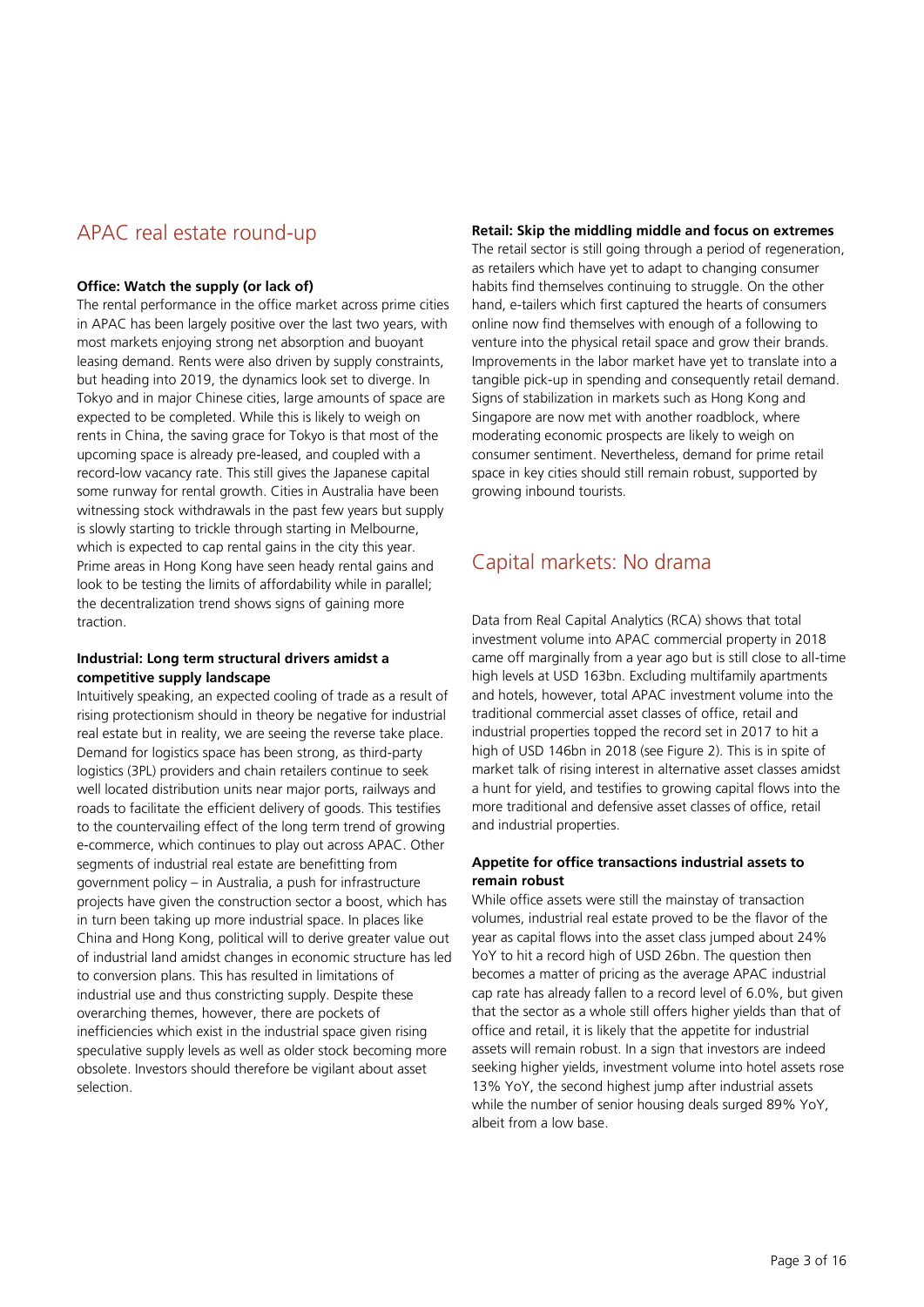#### **Hong Kong and South Korea were key destinations**

In terms of investment destinations, the dynamics within APAC saw some changes in 2018. While China, Japan and Australia have been the recipient of the bulk of investment flows in the past few years, the tide shifted in favor of Hong Kong and South Korean assets in 2018, where both markets made up 17% and 14% of total APAC investment volumes respectively last year, which were record high market shares. Investment volumes into Hong Kong rose 40% YoY, making it a clear outperformer in APAC amidst a contraction in most markets.

The spike was driven largely by deals in 1H18 but the euphoria tapered off slightly in 2H18. Capital flows in South Korea were driven by domestic institutional investors increasing their real estate holdings. Investors may also have been attracted by the relatively higher yields there, but by end 2018, the gap between yields in Seoul and other APAC cities have also compressed such that the relative attractiveness of the South Korean capital might have reduced significantly.

#### **Is this deja vu for yield compression?**

Our view is that the much heralded reversal of the yield compression cycle will not happen in 2019.

Instead, we expect this year to be a repeat of 2018, in which cap rates across APAC danced sideways amidst mixed messages on global interest rate normalization. Despite signs pointing to the end of the yield compression cycle, it is hard to declare that with much certainty, particularly given the dovish comments creeping back into central bank rhetoric and with the weight of capital continually defying expectations. In some markets, such as Australia, Japan and South Korea, the odds of monetary loosening have in fact moved higher than they were in the last year.

The market will eventually have to find a middle ground between buyer and seller expectations, and in the absence of any major shifts in cap rates, it is not inconceivable that investors will take a wait-and-see approach, with the result being much dry powder sitting on the sidelines, much as was the case in 2018. According to Preqin, global private capital dry powder surpassed USD 2tn as at June 2018, 18% of which is focused on Asia Pacific.

Nevertheless, yields are showing signs of hitting resistance levels and while they could remain low for some time, we still believe it is prudent not to underwrite significant capital gains given already rich pricing levels.

#### **Figure 2: APAC commercial property investment volumes**

(in USD billions, excluding land sales, hotels, apartments, senior housing)



Source: Real Capital Analytics; UBS Asset Management, Real Estate & Private Markets (REPM), March 2019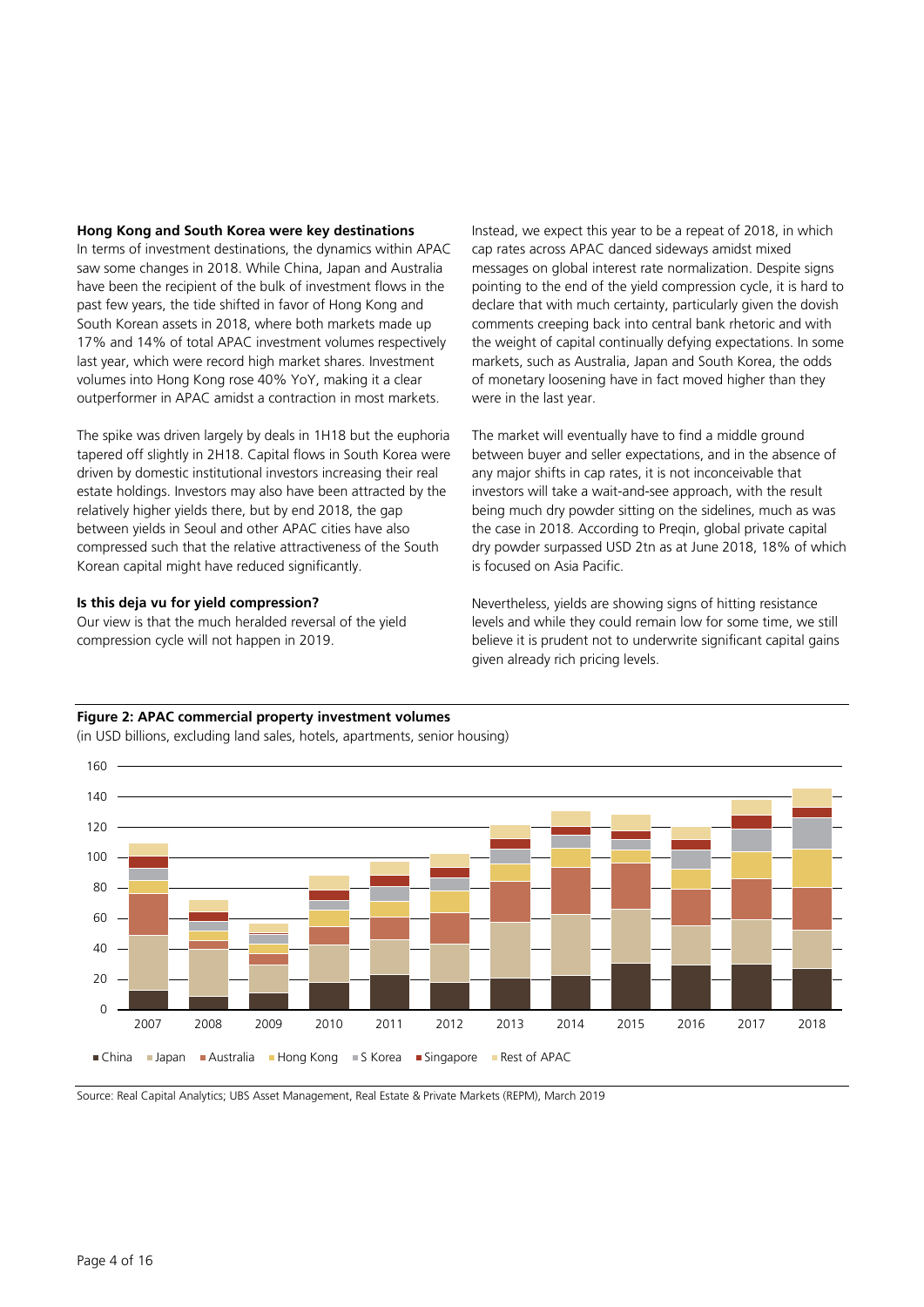# Japan

Japan is likely to be the sole outlier amidst a largely muted APAC region in 2019 as it is the only country where fortunes are expected to pick up relative to 2018. This is not because Japan is immune to the global headwinds; rather, 2018 has been an unexpectedly challenging year due to natural disasters and bad weather events which disrupted business activity. Despite this, sentiment is holding up with the December 2018 reading of the Bank of Japan's (BoJ) Tankan survey recording an improvement for all industries in September. This reflects an underlying confidence amongst the private sector, underpinned by still high levels of corporate profits and expectations that domestic demand could pick up. The latter is buttressed by a tightening labor market and healthy wage growth – the strongest in 21 years was recorded in June 2018. What will be of increasing importance going forward is the impending consumption tax hike, which is expected to lead to front-loaded domestic demand in 1H19. Not much is expected to change on the monetary policy front given that inflation is still expected to fall short of the BoJ's 2% target in spite of the planned tax hike. All in all, we expect Japan's GDP growth to improve slightly in 2019 although downside risks remain.

Tokyo's office market has proven to be particularly resilient in spite of the high levels of supply. Demand has been supported by upbeat business sentiment and robust corporate profits, and while new Grade A office supply is expected to remain elevated through 2020, pre-commitment levels are high with that of 2019 reportedly around 80%. According to CBRE data, the vacancy rate for prime Tokyo office has been declining since its most recent peak of 7.7% as at 2Q12 and in 3Q18, it stood at a record low of 0.9%. This partly explains the multiyear rise in prime Tokyo office rents – data from PMA shows that annual prime effective rental growth has been positive since 2012, and despite the well-extended cycle, further rental increases are expected in 2019 before growth moderates in 2020.

The retail market is enjoying some positive spillover effects from the improving labor market in Japan. In the near term, the consensus is that consumer spending will likely be sustained. What has and will continue to aid the retail market in Japan is inbound tourism which is expected to continue expanding, supported by a weak yen and events such as the Rugby World Cup 2019 and the 2020 Tokyo Olympics. Prime retail is likely to be the key beneficiary, but expectations should be tempered by observations that spending patterns of overseas tourists have also changed. Shopping centers will continue to be a mixed bag – some will continue to face consolidation of underperforming retail stores, which better positioned malls can ride out while reaping the benefits of having resilient, suburban demand.

Demand for logistics space worldwide has been riding on growing online shopping and Tokyo is no different. Despite the high levels of completion in 2018, vacancy rates rose only slightly as e-commerce and 3PL firms actively took up logistics space. Demand was strong but uneven – properties around the Tokyo Bay area which has good access to ports and transportation have low vacancies while inland areas have had a harder time filling up space. This trend is likely to continue in 2019, especially given that new supply is concentrated in the inland areas, but the saving grace is that projected completions is expected to be half the levels of 2018.





Source: Real Capital Analytics, UBS Asset Management, Real Estate & Private Markets (REPM), March 2019

Data from RCA shows total transaction volumes into Japanese commercial real estate (excluding land sales) sliding 19% YoY to about USD 30bn in 2018 (see Figure 3). Domestic REITs, which have traditionally been the biggest buyers of assets, pared back activity slightly in 2018. The biggest contributor to the decline was the pullback in cross-border capital. This is likely a reflection of the rich pricing levels given the record low cap rates across the commercial asset classes. As a proportion of total transactions, more investments have been moving out of Tokyo into secondary cities in parallel with the hunt for higher yields. From a yield spread perspective, we think Japan remains attractive although lenders are reportedly turning more cautious which could lengthen transaction timelines.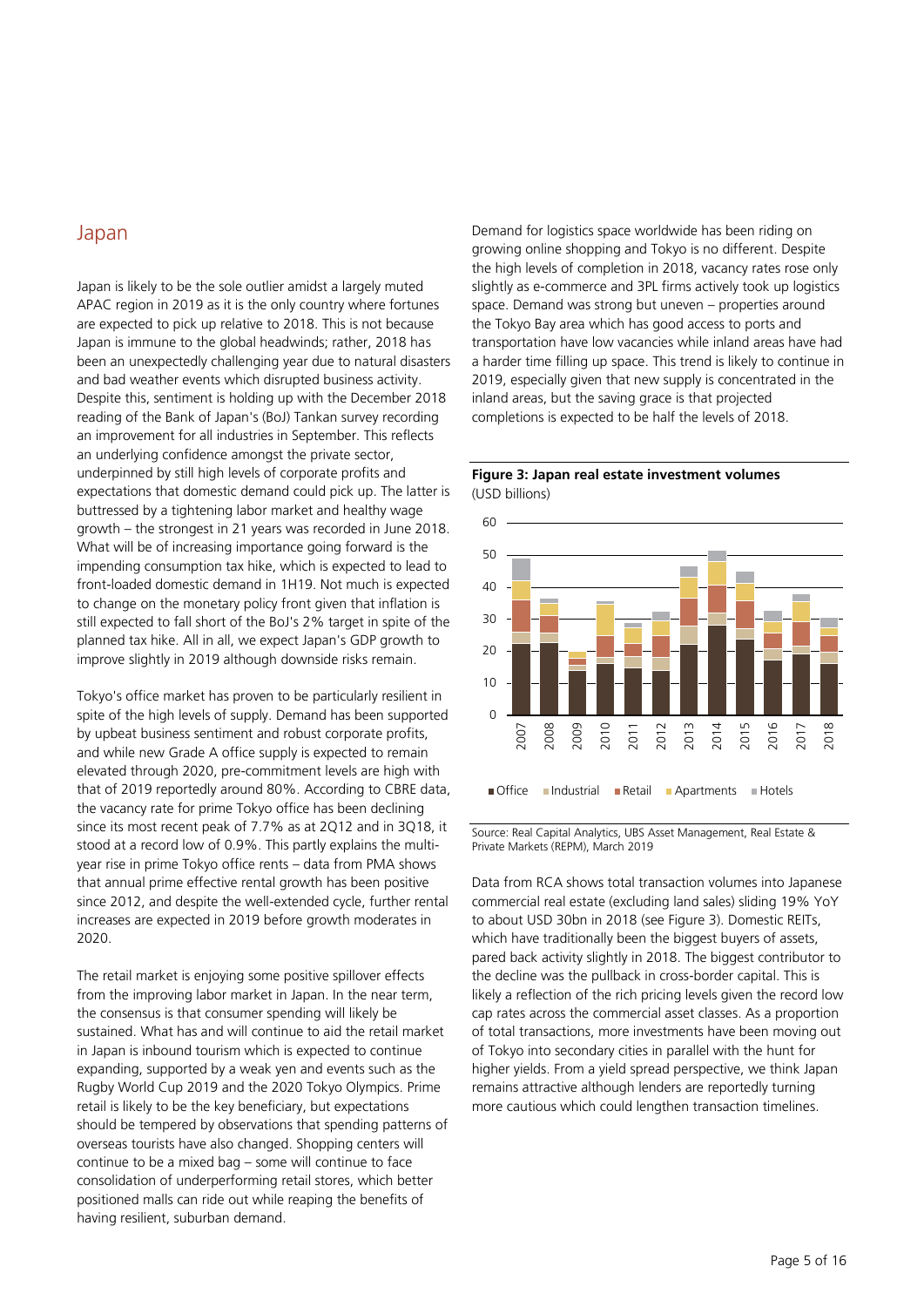# Australia

Australia's economy heads into 2019 with 27 straight years of growth under its belt but despite its winning streak, the prospects for the coming year are more muted. Above-trend global growth and the supportive commodity cycle bolstered business sentiments in recent years, while the housing market generated significant wealth effects which sustained domestic spending.

Clearly, near term downside risks are accumulating in the Australian economy, and the biggest headwinds stem from domestic factors; elevated levels of household debt and sluggish wage growth will limit consumer spending, while tightening of mortgage underwriting standards is having a double whammy effect on both the housing market and the banking sector. What could end up being a shot in the arm for households is the upcoming Federal election, due to be held by May 2019, given an expected cut in personal income tax ahead of the vote. Other factors that will remain supportive of the economy include government spending and business investment. And while the external environment is beset with uncertainty, export growth has been strong, in part due to a slight pick-up in commodity prices. In terms of monetary policy, interest rate hikes are unlikely in this cycle with the concerns about the lethargic wage growth and anaemic price inflation in Australia. The Reserve Bank of Australia (RBA) is likely to be wary of increasing the cost of debt at a time when the level of household debt is at a near term high.

Vacancy rates are at 10-year lows of 4.6% and 3.6% for the Sydney and Melbourne CBD markets respectively. Net face rents in the Sydney and Melbourne office rental market have been expanding since 2010/11, and the cycle looks set to extend in the coming year. Crucially, growth in white collar employment was robust, which reflects strong growth in the services sector and business expansion and points to continued demand for office space. Leasing interest in both markets is healthy but rents were also supported by stock withdrawals and low levels of completions which resulted in a dearth of options for tenants. Prime net effective rents are expected to continue rising in 2019, albeit at a much more moderate pace than before. Brisbane and Perth are lagging in the rental expansion cycle, with rental growth expected to escalate in 2019. Investors who are planning to put money to work in those cities should be cognizant that vacancy rates there are still elevated at double-digit rates and leasing risks are more significant than in the core markets of Sydney and Melbourne.

Retail trade in Australia has seen some improvement in 2018 amidst strong employment gains, although muted wage growth has capped the extent of the pick-up. Retail sales grew an average of 3.1% YoY per month in 11M18, up from the 2.4% average monthly growth seen in 2017. Despite the uplift in retail sales, structural challenges still pose headwinds for retail property. Store closures and consolidations continue to take place across Australia, with discount department stores particularly hard-hit; this has the greatest impact on subregional shopping centers compared to regional shopping centers and neighborhood centers which are supported by population growth and have a more defensive profile. CBD prime retail centers will be slightly more insulated from the challenges given the additional demand driver of rising inbound tourism – this has in turn attracted the attention of luxury retailers, particularly to Sydney CBD.

The heavy public spending into transportation projects across the nation, which has been part of the reason for the aforementioned stock withdrawals, have been supportive of industrial property. Construction firms have been increasingly seeking space due to the firm infrastructure pipeline and rise in building approvals. Sydney has already seen a prolonged period of rental growth but further upside is still expected in the coming quarters amidst strong demand and relatively weak supply growth. On the other hand, Melbourne's rental cycle started several years later than Sydney, with the corollary being that prime rents are expected to grow at a marginally stronger pace. The market dynamics have led to a growing trend of speculative developments, which is reportedly achieving strong leasing results prior to completion. Nevertheless, investors should be alert to potential risks arising from such a trend and remain selective on assets.





Sources: Real Capital Analytics; UBS Asset Management, Real Estate & Private Markets (REPM), March 2019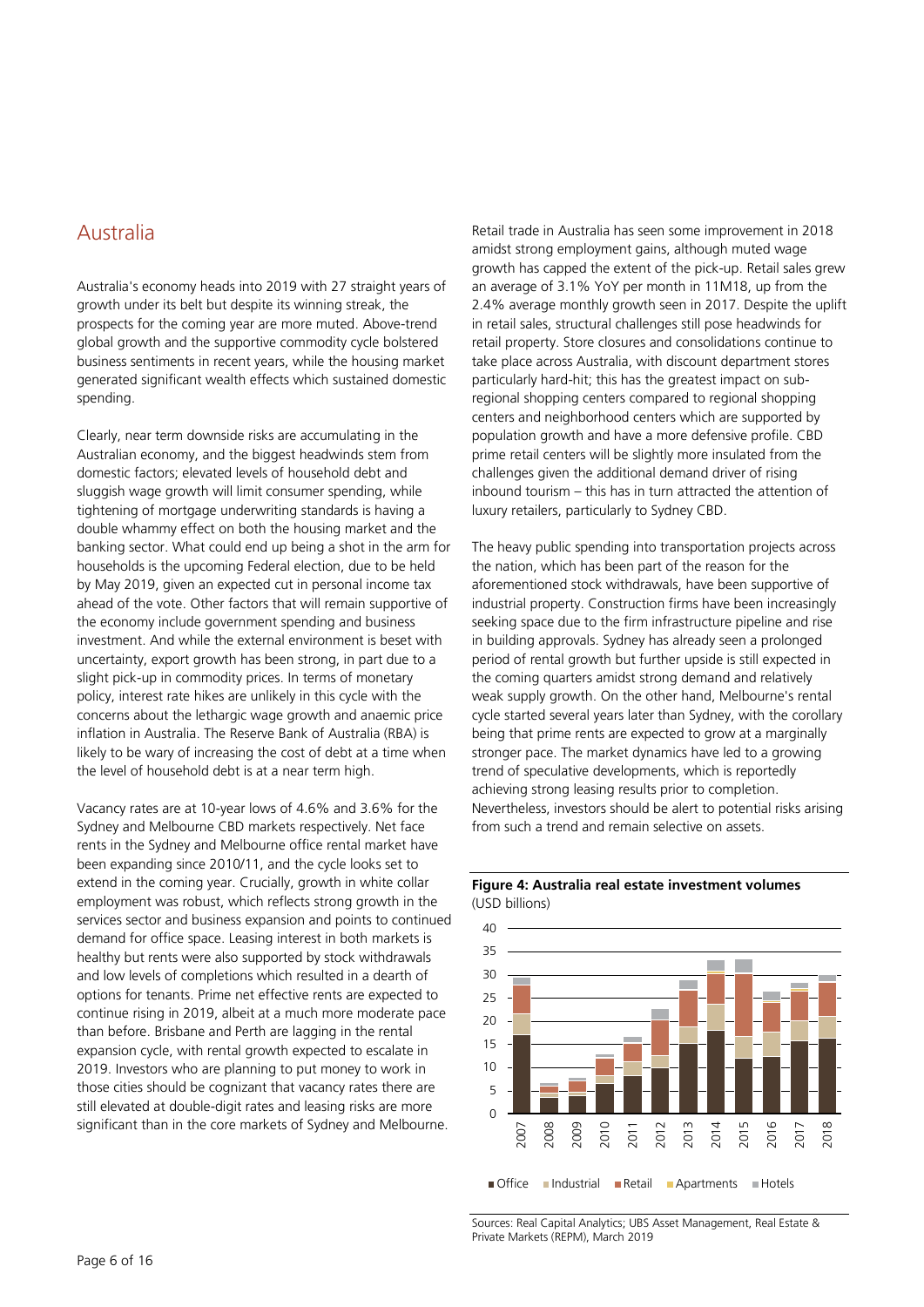There was an increase in cross border capital in Australia in 2018, although this was in large part due to Canadian group Oxford Properties' close to USD 5bn purchase of the Investa Office Fund, giving it access to a portfolio of 19 office assets down under (see Figure 4). Singaporean groups are also heavily invested, making it the second largest class of crossborder investors in Australia. Underlying investor interest in Australian office assets is strong given the (still) long runway for rent performance and relatively higher yields. Although there are signs of some increased investment volumes in Brisbane and Perth amid a hunt for yield and counter-cyclical plays, Sydney and Melbourne still dominated total capital flows, accounting for around 68% of total transaction volumes in Australia. Nevertheless, tighter lending conditions amid a push by the Reserve Bank of Australia to get banks to deleverage could weigh on transaction volumes in 2019.

# China

Much has already been made about a slowdown in the world's second largest economy and the latest 2018 GDP numbers confirm the reality of a cooling China where GDP growth came in at 6.6%. In the just concluded National Party Congress, China once again moderated its GDP growth target downwards, aiming for a range of 6% to 6.5%, as opposed to a hard target of 6.5% in the previous year.

The onslaught of bad news may have created an air of pessimism but it is important to realize that firstly, part of the moderation is intentional and secondly, the government has room to ease policy. The government has been weaning the economy off of credit-driven expansion in order to lay the groundwork of more sustainable, consumption-driven growth. Relatively robust levels of consumption expenditure indicate that consumer spending is holding up and could be supported by spending on services. Nevertheless, in the face of external headwinds, Chinese policymakers have dialed back on its deleveraging stance and allowed monetary conditions to be slightly more relaxed. Various measures introduced since early 2018 will likely take effect and provide some buffer for 2019, with infrastructure investment and credit growth expected to reverse trend.

Overall office vacancy rates in Tier 1 cities ticked up in 4Q18 as evidence of a slowing economy and weaker sentiment from the trade conflict started to weigh on net absorption. Furthermore, leasing demand from the financial sector was also negatively impacted by earlier financial deleveraging and the clampdown on shadow banking.

Net absorption fell around 20% and 30% YoY in Shanghai and Beijing respectively in 2018, and rental performance disappointed, particularly for Shanghai which posted a 1.2% YoY correction for the year. With significant pipeline supply on the horizon, the outlook remains subdued. Tier 2 cities are likely to take a bigger hit with vacancy rates expected to inch up towards 30% in 2019. Tier 1 cities are also expected to see rental corrections, with the exception being Guangzhou given that it faces relatively lower supply pressure. Despite the near term supply challenges, we are of the view that the country's transition towards a services-driven economy and the continued opening up of its financial sector will still bode well for the long term prospects of China's office market.

Similarly for the retail sector, the moderation in retail sales growth only paints part of the picture. China's economic development has resulted in an almost a tripling of urban disposable income per capita between 2007 and 2017, with wealth levels set to grow further as the economy continues to develop. This, together with growing urbanization, will provide fundamental support for the retail sector in the long term. In the near term, however, challenges facing the sector remain. Luxury retailers are still in consolidation mode, with fast fashion appearing to be approaching saturation in Tier 1 cities. In addition, department stores are trying to upgrade and reinvent themselves. In this challenging environment, what may be a fillip to the retail property market is government stimulus, namely reductions to the individual income tax as well as stimulus packages intended to boost consumption growth in 2019. This could provide some support for retail demand, but in the face of substantial pipeline supply, growth of prime retail rents in Tier 1 cities is likely to be capped in 2019.

The logistics sector is the outlier in China's commercial real estate space in 2018 where the average vacancy rate in 16 major cities declined to 9.0% from 12.6% in 2017.This has been a result of healthy demand and a lack of new supply. Even so, most of the vacant spaces are in Tier 2 cities; Tier 1 cities generally had lower levels of vacant stock and space is particularly tight in Beijing, which had a vacancy rate of 0.7%. While speculative developments have surged in the logistics segment in some cities, limited new supply in the high quality segment and obsolescence of existing logistics facilities have led to an overall shortfall in modern logistics stock per capita. Furthermore, the government's drive to improve the effectiveness of land by changing the use of land has also led to a reduction in industrial land supply. Coupled with structural demand drivers including the growth of ecommerce, the outlook for the logistics sector is generally positive, although a more nuanced location selection is still necessary in order to avoid cities with large amounts of new supply.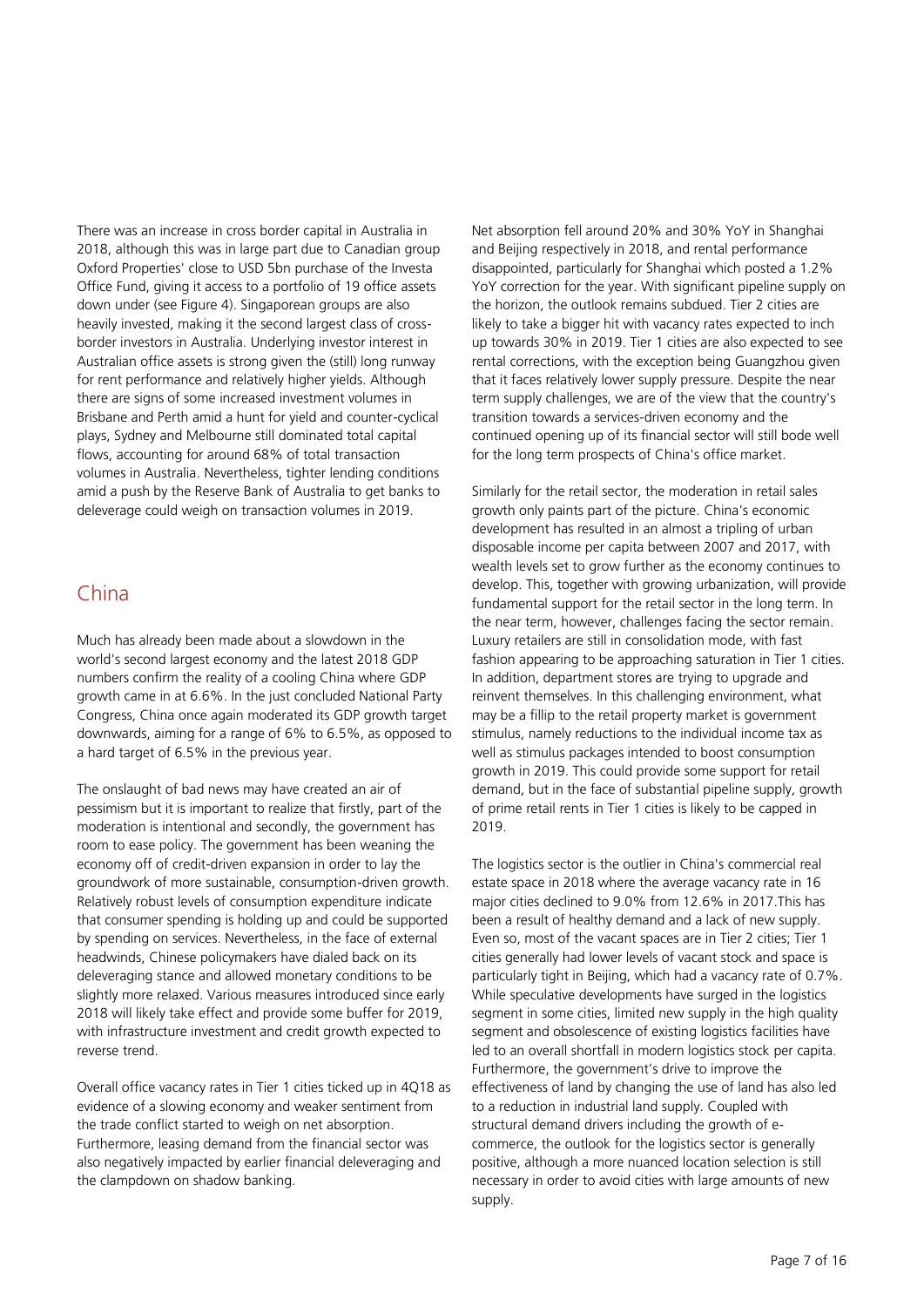There was a slight softening of total transactions in China in 2018 as investment volumes into commercial real estate slipped 9.2% YoY (see Figure 5). Altogether, Tier 1 cities accounted for two-thirds of investment volumes in 2018, a reduction from roughly 85% in 2009 and reflecting investors' growing familiarity of other markets and increasing confidence in venturing out of the more familiar locations. With the funding environment now more favorable towards investors given the recent monetary easing measures and capital restricted from flowing out of the Mainland, domestic institutional capital will have a greater impetus to remain active onshore, which could lend support to real estate transactions in 2019.





Sources: Real Capital Analytics; UBS Asset Management, Real Estate & Private Markets (REPM), March 2019

# Hong Kong

Hong Kong's economy managed a respectable 3.0% YoY growth in 2018, a shade lower than the six-year high expansion of 3.8% YoY recorded in 2017. Growth was largely supported by a strong 1H18 amid a sharp rebound in retail sales, a pick-up in tourist arrivals as well as front-loaded trading activity. The situation, however, turned especially toward the last quarter of the year when the impact of the trade war became more apparent.

Headwinds are expected on both the external and domestic fronts. The downside risks from the external environment are self-explanatory given that China and the US are Hong Kong's two biggest export partners. Both countries combined account for almost two-thirds of Hong Kong's total exports in 2018. Any trade friction between the two economic behemoths will

invariably weigh on Hong Kong given its heavy reliance on trade. On the domestic front, the consumer will likely be weighed down by a host of factors, including stock market volatility, rising interest rates and early signs of some correction in housing prices after a multi-year run. What could lend some support to domestic consumption is tightness in the labor market and expected growth in inbound tourism enabled by the opening of the Hong Kong-Zhuhai-Macau bridge. Furthermore, policymakers have penciled in relief measures into the 2019/20 budget, such as a reduction in the salaries tax, but these measures are unlikely to change the trajectory of what is set to be an overall slower 2019.

Net absorption in the overall Hong Kong office market reached an eight-year high of 3 million sq ft in 2018. Leasing activity in 4Q18 turned sluggish amidst external uncertainties such as capital controls on the Mainland and a weaker Chinese currency, which affected occupier demand from Chinese companies. That is likely to remain a factor in corporate real estate decisions this year given that there are no signs of capital controls letting up. Trade conflict and economic uncertainty are also likely to dampen sentiment among occupiers. What does work in the office market's favor is the low vacancy rate – rents in Central and overall Hong Kong Island hit record highs in 2018 as vacancy rates continued to compress to all-time lows, supporting rents. Even in the decentralized market of Kowloon, vacancy rates have trended downwards despite high supply volumes.

Indeed, the theme of decentralization continues to play out in Hong Kong, whether it is occupiers making a lateral shift from the prime Central area to the less congested sub-markets of Causeway Bay and Island East (especially with infrastructure improvements such as the opening of the Central-Wan Chai Bypass) or occupiers moving off Hong Kong Island altogether into Kowloon. With vacancy rates extremely tight at 0.9% in Central, that theme will only continue to gather pace in 2019, regardless of the expected weakening of occupier demand.

Optimism around retail real estate first started to grow in early 2018 when average high street rents inched up 0.3% QoQ in 1Q18 after 13 consecutive quarters of decline. That appears to be short-lived with rents contracting 0.4% QoQ most recently in 4Q18. The trend in rents mirrors that of retail sales, which saw a sharp rebound in early 2018, but in recent months have fallen prey to downbeat sentiment on the back of house price declines and stock market volatility. Tourist arrivals were strong and hit a record high of 65.1 million visitors in 2018, catapulted mostly by Mainland Chinese day-trippers. And while this lent support to discretionary spending, retail sales growth still slowed to 0.2% YoY in December. Leasing activity in 4Q18 came from healthcare and personal care retailers as well as cosmetics brands, but several leases were reportedly completed below market rents, demonstrating the challenges that still face the retail sector.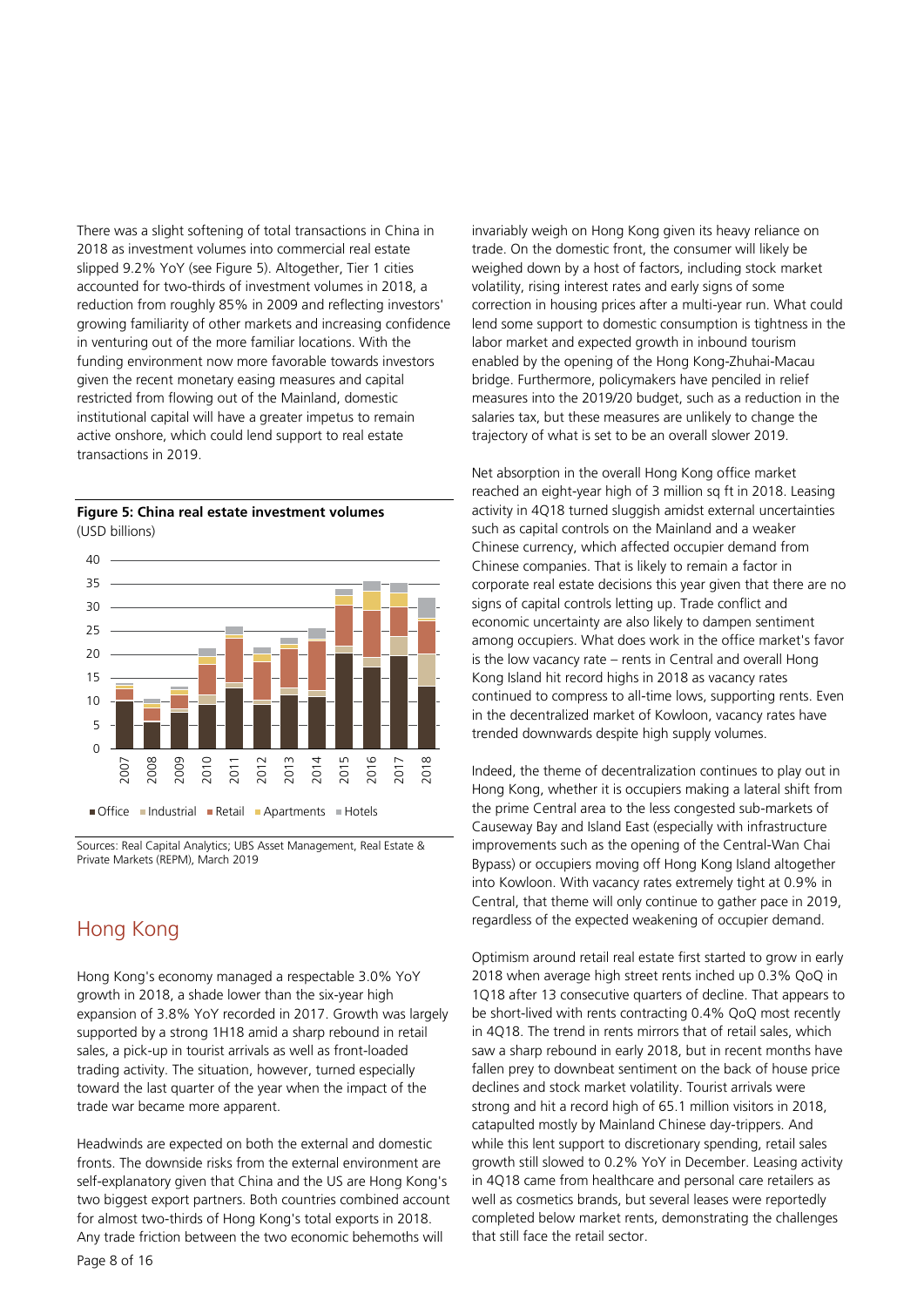Prospects for the logistics market in Hong Kong appear to be the most robust of the commercial real estate space in spite of the trade war, although this is largely due to constraints on supply. According to CBRE, roughly 6 million sq ft of warehouse space could be removed from the market over the next five years which is expected to exacerbate an already tight warehouse market. Healthy demand from 3PL companies supported leasing activity, driving overall warehouse vacancy rates to a four-year low of 1.9% in 4Q18. While leasing demand could take a hit in 2019 from slowing trade activity, a lack of new warehouse supply will result in vacancy rates remaining low, which will likely support rental growth in 2019.

**Figure 6: Hong Kong real estate investment volumes** (USD billions)



Sources: Real Capital Analytics; UBS Asset Management, Real Estate & Private Markets (REPM), March 2019

Massive inflows into the office sector in 2018 single-handedly lifted investment volumes into Hong Kong's commercial real estate sector by about 40% YoY to a record USD 26bn (see Figure 6). Investment volumes into industrial real estate appeared to be flat, and retail property only saw a slight increase in transaction volumes and hotel transactions fell. Office transactions doubled to about USD 14.7bn in 2018, bolstered by several large deals such as the USD 6.8bn partial stake sale of The Center (less than a year after it grabbed headlines as the largest single office building transaction in history) and facilitated by the strong presence of Chinese and domestic capital. There was a discernible tapering off of investment flows in 2H18, and given already rich pricing and more muted sentiment, investment volumes in 2019 are expected to moderate from the record high levels in 2018.

# **Singapore**

With a very open economy and major world economies among its top trading partners, Singapore can be described to be a bellwether of the global economy. GDP growth has been trending lower in 3Q18 and 4Q18, bringing full year 2018 growth to 3.2% YoY. Manufacturing appears to still be the main driver of the economy, supported by the semiconductor, biomedical and pharmaceutical and transport engineering sectors. Non-oil domestic exports (NODX) performed relatively well in 2018 with a 4.2% YoY expansion but it becomes clearer that the wind has been taken out of the NODX sails in more recent months with consecutive contractions seen in November and December.

The mantle is thus passed to the services sector to pick up the slack. Much of the pick-up in the services sector output has been driven by finance and insurance, information and communication and business services, with growth in the wholesale and retail trade, and transportation and storage services still fairly sluggish. While the labor market is tight, domestic consumption is unlikely to rise markedly due to rising interest rates and weakness in the housing market as a result of government cooling measures. GDP growth is likely to fall back to trend growth of around 2-3% YoY in 2019.

The office market in Singapore is in relatively early stages of a recovery which started in mid-2017. As at 3Q18, core CBD rents have been rising for five consecutive quarters by a total of 17% and further growth is expected in the coming years. Demand has been healthy in 2017 and 2018 amidst strong economic performance. This is thanks to the co-working boom which has taken root globally, but in a heartening sign, there is also evidence of demand broadening out to other sectors. This is evident in leasing activity which is reportedly coming from the banks, oil and gas firms, insurance companies and shipping firms. Expectations of buoyancy in demand for the coming year should be tempered given its close correlation with GDP growth; notwithstanding, the rental upcycle is expected to continue due to a lack of completions. Pipeline supply between 2019 and 2021 is expected to be roughly 0.7 million sq ft per year, less than half of both the 10-year average new supply of 1.8 million sq ft per year and the 10 year average net absorption of roughly 1.4 million sq ft per year. Granted, net absorption going forward is expected to be lower than historical levels given Singapore's maturing economy but even so, pipeline supply from 2019 to 2021 would still be considered relatively low. The next spike in completions is due in 2022 when close to 2 million sq ft of space is projected to enter the market; until then, the lack of options for occupiers is likely to result in continued rental gains in spite of a slower economy.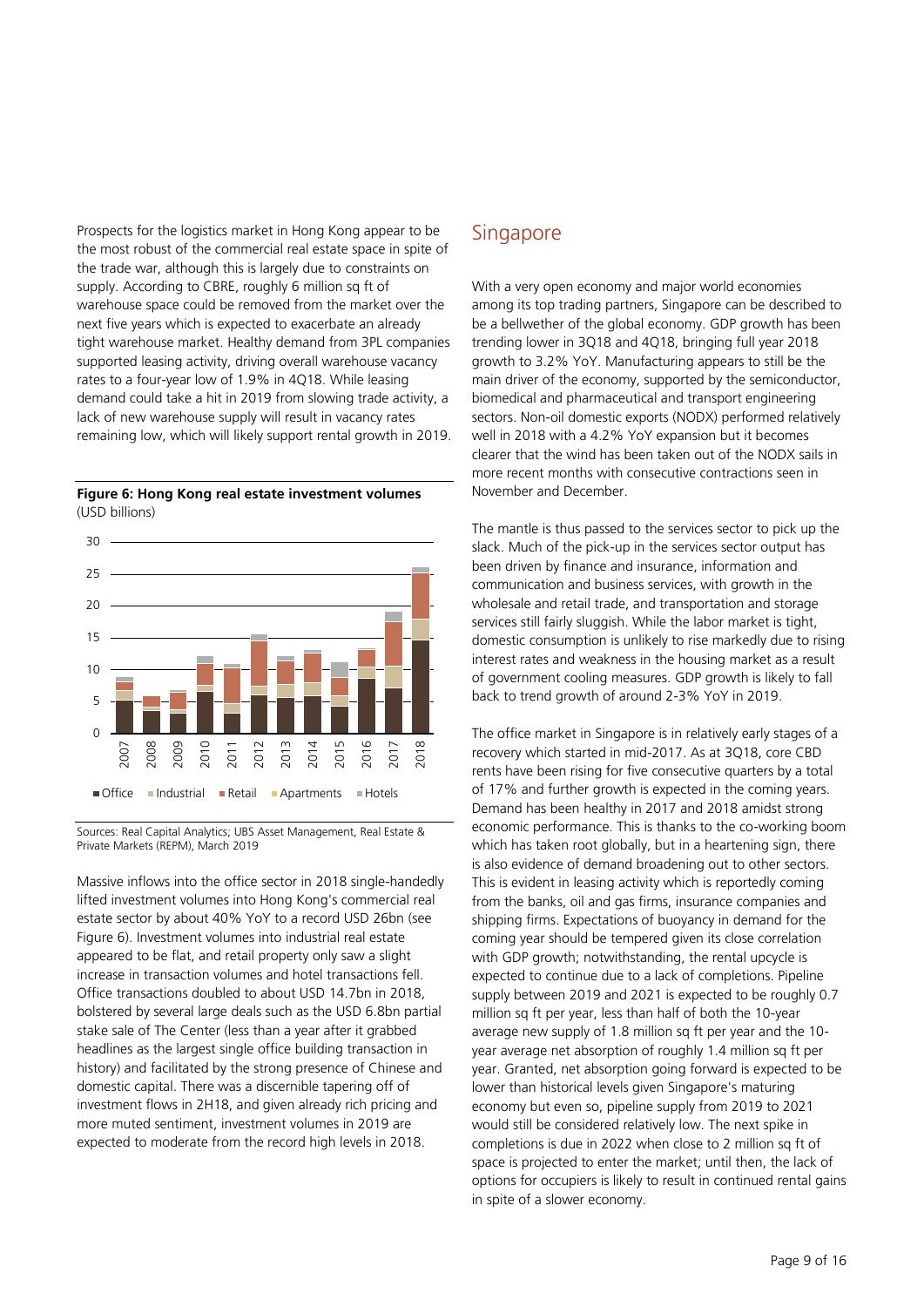The worse seems to be over for the retail market given that average rents across all sub-markets have come off the bottom seen in 2Q17, according to CBRE data. However, this does not yet signify that the retail sector is out of the woods given that the increase in rents is marginal (ranging from 0.5-1.4% YoY as at 2Q18). The exception is the city fringe market where rents have not budged since bottoming in 2Q17. Three new malls totaling 1.25 million sq ft are expected to be completed in 2019, representing roughly 2% of total stock but this is unlikely to represent major supply pressure given that precommitment rates are high at 70-90%. Supply growth will taper off significantly post-2019, which removes completions as a downside risk. Notwithstanding, structural challenges facing demand remain formidable. Retailers face labor shortage and high operating costs, and are thus more likely to concentrate their efforts on selected well-performing stores than to be in a hurry to expand. Demand for space is increasingly coming from activity-based or experiential tenants, and these retailers tend to be more rent-sensitive. Some malls, particularly those in the city area, have even turned to coworking operators to fill up vacant space, and while this represents a new source of take-up, the trend is emblematic of a generally downbeat retail market. Nevertheless, malls still cater to a fundamental need, and asset selection is key to outperformance.

Signs of stabilization are also starting to emerge in the industrial sector and are likely to firm over the rest of 2019 as supply tapers off following a four-year influx. However, variations among the sub-sectors exist with business parks as the clear standout. Rents have generally been on a mild upward trend since early 2017, barring a marginal QoQ fluctuation in 3Q18. Not only have business parks been spared the onslaught of new completions that have plagued the other industrial sub-sectors, demand for business park space has generally been firm, particularly for newer buildings. This comes amid a push by the government to grow the high-tech and advanced manufacturing industries, which has broadly benefitted properties that cater to these high value-added sectors. With pipeline supply limited and demand likely to benefit from a widening rental gap with office space, business park rents are expected to maintain a positive upward momentum in the coming months.

Real estate investment volumes in Singapore slipped roughly 16% YoY in 2018 amid a fall in office transactions (see Figure 7). This is likely to be reflective of pricing levels and tight cap rates rather than a lack of interest, as Singapore still ranks high on investor surveys due to the ongoing cyclical recovery in the office market.

**Figure 7: Singapore real estate investment volumes** (USD billions)



Sources: Real Capital Analytics; UBS Asset Management, Real Estate & Private Markets (REPM), March 2019

# Strategic viewpoint

In the last cycle, it was probably an easy call for real estate strategists to back the maxim *'stay hungry stay foolish'* given the rising tide. The ambitious investor could chew on more risk that he could realistically swallow and yet not have his bravado undermined, mainly because global real estate returns were largely supported by unprecedented low interest rates and the parallel rise of China as a global economic contender. At the very same time, changes in structural trends were unfolding quickly in a short span of time, providing avenues for capital to be deployed into logistics and alternative segments of real estate. All these led to a bonanza period for most property investors, of which the likelihood of looking foolish was probably the last thing on anyone's mind.

Asia has often been misperceived by many as an opportunistic play, ostensibly because much of the macro narrative is driven by emerging Asia. But the reality is that opportunities within APAC are polarized – investible real estate stock is largely confined to developed Asia which are facing lower (but stable) returns, much like the rest of the developed world, while in developing Asia most investments are very much development related.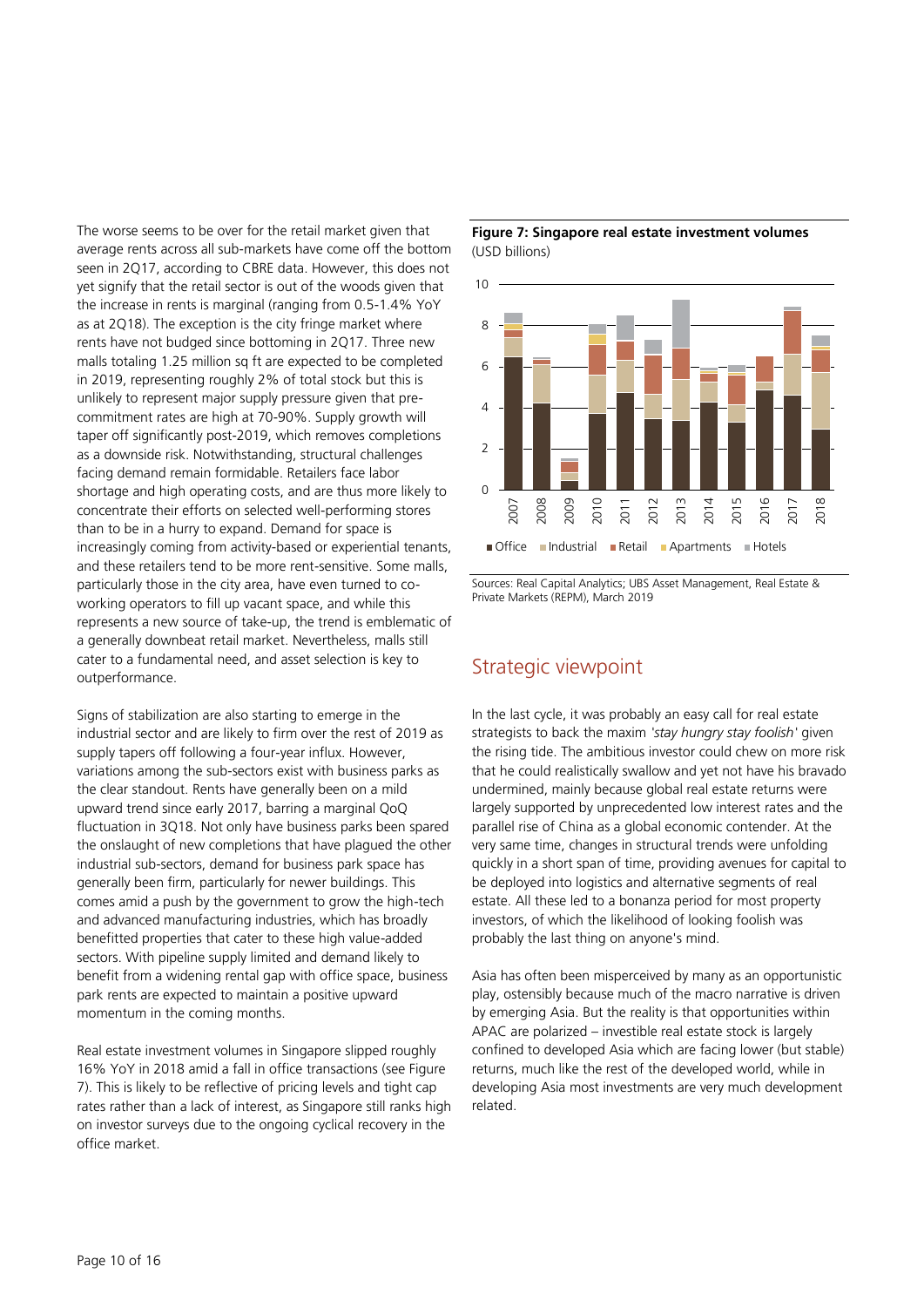#### **Growing voice of prudence**

As we continue to engage with investors and managers in the real estate space, the sense of exuberance has noticeably mellowed in the recent years, replaced in part by a growing and coherent voice of prudence. Let's be clear – the global economy is only beginning to soften, monetary policy normalization will be a gradual exercise, property markets around Asia are holding up fine, and capital continues to jostle for investments in the region. What has changed, really, is that new capital faces the diminishing ease of asset sourcing and transacting in key gateway cities. On top of that, generating returns that are commensurate with increased risks and financing constraints is proving to be a challenge, and even keeping up with the return profile of the previous investment vintage requires much more work and effort at this part of the cycle. Not dissimilar to the global scenario, economic growth in the APAC region is shifting into lower gear and more markets are experiencing late cycle dynamics.

#### **Returns expectations have to be adjusted down**

To that end, we observe investors increasingly leaning their convictions towards defensive and evergreen strategies. According to the 2019 Investment Intentions Survey published by ANREV, INREV and PREA, 54% of global investors intend to invest in core real estate, more than that for value-add and opportunistic plays. We think that this is a prudent approach which provides resilience and income stability in an increasingly uncertain environment. The drawback is that with entry pricing already tight, buying core assets now is unlikely to deliver the same kind of returns that have been had in past cycles, even after committing more operational resources into augmenting income returns. At the same time, it is inevitable that returns expectations have to be adjusted downwards, and that in itself would open up a whole world of realistic investment options for investors who are no longer chasing unattainable risk-adjusted returns. We are never hesitant in conveying this message to clients and investors, but there is a perpetual tug-of-war between ex-post returns and ex-ante expectations, especially when many investors have yet to be weaned off the sugar rush from the last cycle.

Given the diversity of the APAC markets and without admission of the specific risk profile and goals of any investor, we acknowledge that there cannot be a one size fits all approach in our strategic guidance to clients. It could be straightforward advocating a core strategy to a pension fund, but it may well be a tall task convincing an opportunistic investor that the perch of the risk curve is not necessarily a lovely place to be at now.

# Our preferred investment opportunities and themes

With that in mind, and not wanting to be overly prescriptive, we set out some potential investment themes that are appropriate for investors of varying profiles. Obviously, portfolio construction will likely entail a combination of strategies, but this is nonetheless a convenient starting point.

#### **Office investment themes**

We are advocates of the following structural investment themes:

- Developed APAC office markets provide resilience: APAC markets occupy five spots in the top 10 positions of the September 2018 Global Financial Centres Index, with Hong Kong, Singapore and Tokyo ranking third, fourth and fifth, respectively. With varied dynamics and as proven historically, gateway cities in the key APAC developed markets do not run parallel property cycles. The corollary of that is the greater scope for tactical rotation and switching of strategies and market timing, to capture the most upside from this diversity of property cycles. Core investors should continue to pay attention to this segment, and be ready to target mis-priced and/or mis-managed assets.
- Growth centers arising from decentralization and infrastructure developments: We observe that the CBDs of Sydney and Melbourne are expanding with metro lines being built, and the urban rejuvenation projects taking place in Singapore and Hong Kong, are creating 'second CBDs' in these markets. In the case of Hong Kong and Sydney, limited supply of prime CBD office space has led to long term affordability concerns, and is already driving tenants towards Kowloon East and North Sydney, respectively. Arguably, these themes take a longer time to gain traction, and investors with a more patient investment horizon are better placed to undertake build-to-core strategies selectively.
- Buy-and-fix in aging but mature office markets: While a value-add strategy in itself seems to be somewhat tactical and hinges on market timing, it may not necessarily be true. If one looks at the age profile of welllocated commercial assets in Shanghai, more than half of these assets were constructed at least twenty years ago when China was embarking on the opening up of its economy. As another case in point, we estimate that approximately 80% of small and midsized office buildings in Tokyo were built more than two decades ago.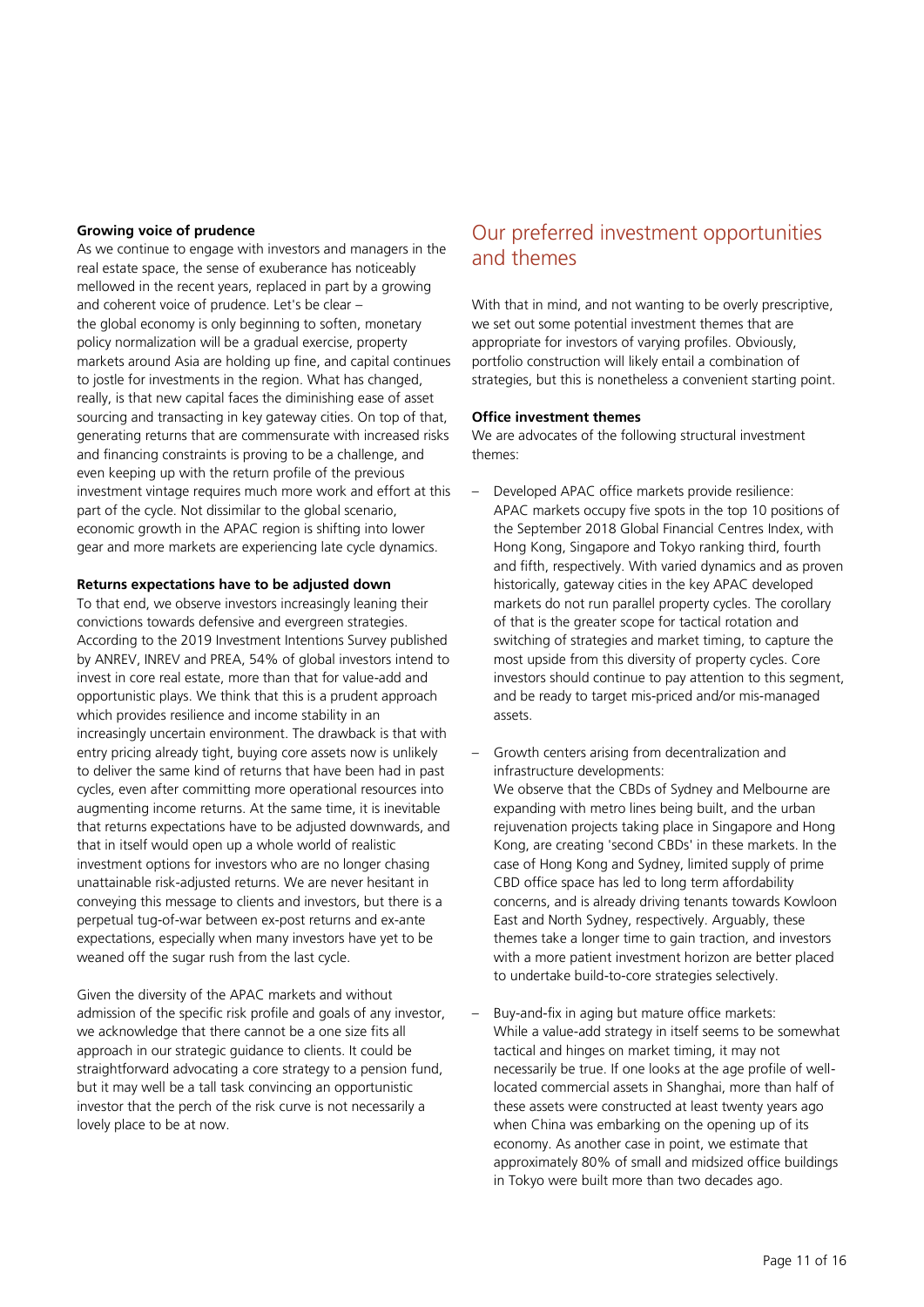Therein lies the long term opportunity to capitalize on the aging profile of office assets, and this theme could also be applicable in Hong Kong and Sydney. This strategy is not passive, and it is also not cyclical in nature. It does however require astute investors with a clear aptitude and capability in identifying such gaps, and executing on these 'buy-andfix' opportunities in an evergreen approach.

Our top tactical opportunities include:

- Recovering markets which offer cyclical outperformance: Some office sector laggards are already experiencing their time in the sun. In the Singapore office market, we have seen turnaround in rents and healthy absorption of prime CBDs office. The next supply up-cycle will only pick up in 2022, and the lack of options for occupiers is likely to result in continued rental gains in the near term. In Brisbane, there is real optimism that the resource-led economic gloom is seeing some light at the end of the tunnel. Investor interest has already been hyped up despite the still-elevated vacancy rates, but that is also on the back of projected recovery in the occupier market. New supply is expected to be limited in the next few years, alongside solid demand from tourism, education and healthcare sectors, which will provide a visible near term boost to the Brisbane office market.
- Value-add play in the Tokyo class B office space: The upcoming supply avalanche is focused on the class A office segment, and newly built class B office buildings are relatively low in supply. With more than 90% of office tenants in Tokyo being small and medium companies employing less than 30 employees, the demand-supply certainly favors the value-add of existing class B office assets. This is not a long-hold strategy, but one where suitably sourced assets can be repositioned for timely exits.
- Lease-up with flexible and co-working tenants: In many parts of Asia, the rise of co-working operators has provided much respite to office landlords. We see the sharing economy as a long term structural trend, but we are sticking a tactical label on co-working related strategies given the still unproven operating model backstopped by venture capital money and cash burn. Estimates differ, but co-working accounted for approximately 20% of all office absorption in the last year. Australia, Hong Kong, China and Singapore are major co-working battlefields, and the growth of small and flexible office users have helped to promote the growth of flexible spaces. The opportunistic investor might do well to adopt a rent reversion strategy by identifying under-managed office assets with gaps in the incumbent lease structure which can be plugged by co-working operators.

#### **Retail investment themes**

The displacement of retail by electronic commerce is clearly an unfolding trend, but we believe the structural dynamics of the retail sector remains favorable in certain investment themes:

– Prime retail retains dominance

Demand for prime and CBD retail space has been steady in key cities and markets in Japan and Australia, supported by inbound tourists and expansion by international retailers. The emergence of the middle class in Asia, in particular China, has created a new retail driver in the form of tourist spending. High street rents in the prime areas of Tokyo remain in growth mode, as limited new supply of prime retail space provides the support for rental uplifts. The situation is similar in Sydney and Melbourne where low vacancy continues to underpin the resilience of prime retail. Notably, accessing prime retail stock can be a tricky endeavor, and only the long term core investor is likely to be willing to endure tight entry yields in return for strong and enduring income returns.

– Suburban retail in pole position:

Low vacancy is underpinning the defensive qualities of dominant shopping centers in Australia and suburban malls in Singapore, Hong Kong and China. The dense urban layout of most developed Asian cities means that retail offerings are mostly a stone's throw away from most residential areas. Save perhaps for suburban neighborhoods in Australian cities, one will almost never need to travel more than 15 minutes in Tokyo, Singapore or Hong Kong in order to dine at a proper restaurant or to, for instance, purchase a bottle of detergent. What this means is that the need for disruption on physical retail by e-commerce is less flagrant. Investors can focus on nondiscretionary retail, such as suburban malls which are supported by wide residential catchments and strong growth in non-discretionary domestic spending. Executionfocused investors will be able to tap on pockets of opportunities in Singapore and Hong Kong in the value enhancement of poorly managed suburban malls, of which the intrinsic value was never truly unlocked.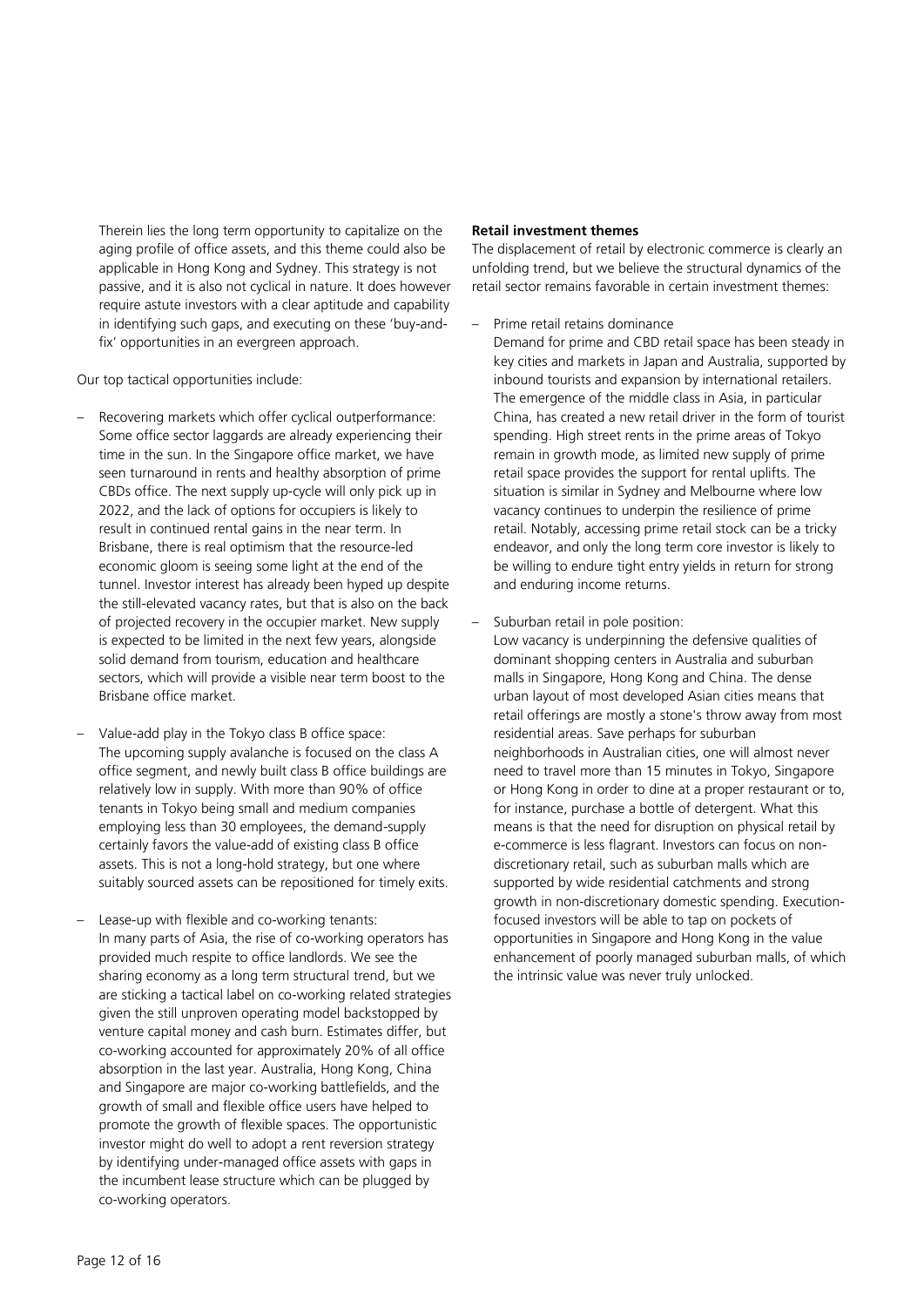At this part of the cycle, the recommended tactical plays in the retail sector are:

- Retail conversions into alternative uses:
- The absolute returns driven investor with a penchant for riskier strategies may be keen to duplicate the conversion plays already happening in some parts of Europe. Given the superb locations of some retail assets, landlords and owners are choosing to back off in the fight against ecommerce and are increasingly open towards the conversion of their retail assets into alternative uses such as last-mile logistics, or co-working spaces.The change of use is clearly a risk that needs to be compensated for, as is the value-add and development risks that comes with major conversions. Where asset availability is an issue, investors can choose to participate in these conversions and probably take some risk off the books of owners.
- Recovering and underpriced markets: Hong Kong is the key representative in this theme. The Hong Kong prime retail sector has seen positive re-rating in the last two years, as investors believe that the sector has already bottomed and Chinese tourists are flocking back. In terms of pricing, capital values for Hong Kong retail is down by at least 40% since the last peak, and that probably makes for an opportune window of entry. The tenant mix of prime retail high street has however evolved, from the luxury brands to mid-range brands, where such tenants can support retail absorption, but are unable to afford the same levels of rents as luxury tenants. While attractive, investors should take heed not to underwrite rental growth that is based on overly optimistic projections.
- Outlet retailing in China:

There has been strong interest by capital seeking exposure to the niche retail sector of outlet malls, in particular the international designer brand segment, where the structural themes of rising middle class aspirations and brand consciousness continue to drive the pent up demand for such real estate. The current offerings scattered across China are often sub-par and that creates a gap where landlords or investors with strong retail tenant networks will be able to benefit from these structural trends.

#### **Industrial investment themes**

In the industrial sector, the mega trends of technology and ecommerce have been the factors propelling investor interest in the last few years. Logistics will see value in developed APAC as there is still significant headroom for growth. We like and believe in the following structural opportunity:

– Build-to-core industrial space:

On account of rising online sales and increasing imports, and increasing demand for efficiency in both transportation and warehousing, demand for modern logistics space is set to remain healthy across the APAC region, especially single tenanted built-to-suit facilities. Large modern logistics facilities in key distribution hubs and smaller units in infill submarkets that are positioned to serve urban locations continue to see healthy demand from retailers and 3PL providers. In Singapore, the government's focus on the end-user implies that the development margins could be attractive for build-to-suit logistics assets with forward leasing commitments by strong tenants, either in the high quality factory space or the business park segment. While there is a wide swath of development already completed or underway in cities such as Singapore, Tokyo, Melbourne, and Shanghai, most of these facilities are speculative and are not built to purpose. As such, building to core can better cater for the specifications of new technology that is applied in the industrial sector.

The following tactical opportunities in the industrial sector are suitable for investors willing to stomach greater risks:

– High tech industrial space in China:

We estimate that more than 70% of existing industrial workshop space has been developed by state-owned developers and local governments before and during the 2000s, a high proportion of which do not meet the current institutional demand in terms of build specifications. There is thus a significant supply gap in the high end industrial workshop space, and with the government's push for industrial upgrading, we are at the early part of the cycle for this real estate segment where developers with land-banking capabilities and a strategic focus on tenants in high value added industries will be able to ride this wave. Tactical project selection and acquisition competence should focus on the most desirable strongholds in Pearl River Delta and Yangtze River Delta where there is an established presence of higher value-add industrial sectors.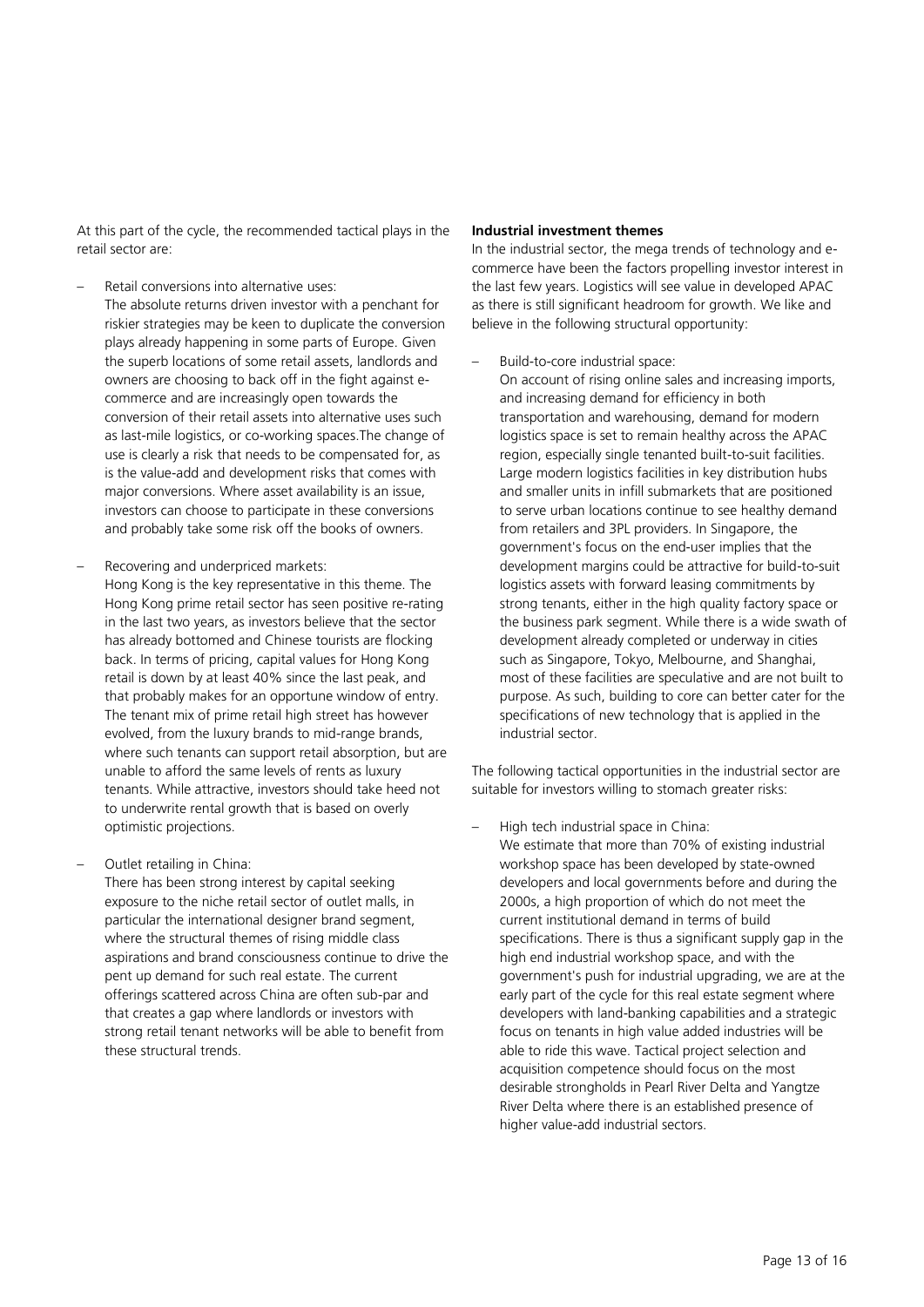– Cold storage logistics in APAC:

Over the past decade, alongside the rapid growth of Asia's economy, food consumption patterns have evolved, and the demand for food-related cold chain has increased exponentially. Asia still lags behind Europe and the US in terms of the cold-chain infrastructure. With greater awareness of food safety, the demand for perishable goods brings with it a real need for modern cold chain facilities. The growth of B2C e-commerce in recent years, especially in the food segment, is a growing trend that looks to be unabated in the near future. While the food currently offered for sale online is mostly packaged or preserved food, fresh food options are fast becoming prevalent and this calls for significant cold storage and distribution capacity in Asia.

#### **Alternative investment themes**

Not all alternative segments are created equal. Within the alternative real estate space, there are compelling investment strategies. We list a few of them here:

– Multifamily sector in Japan:

We believe the growth of a deeper and institutionalized multifamily sector in Japan will gather momentum. While Japan has been under increasing strain from an aging population, inorganic population growth is still very strong in the metropolitans of Tokyo, Osaka and regional cities such as Nagoya. The themes driving demand for multifamily is very pronounced in Japan, where internal migrants flock to key cities for employment, and choose to lease small apartments for the sake of affordability. To that end, the multifamily assets operated by residential REITs consistently report occupancy rates in excess of 95%. International investors are still not late in the cycle given that core capitalization rates for multifamily are still approximately 200 bps above that of commercial property. As more and more individual sellers put their assets on the market, there is scope for investors to acquire portfolios at reasonable entry prices, or even work with major construction firms to forward commit on multifamily assets under development. With the stable income streams, core investors will find the Japan multifamily sector a strong addition to their investment portfolios.

Limited service hotels in key regional gateway cities: The Asian hotel boom has been trending in the last few years on the back of strong tourist flows arising from burgeoning middle class economies and greater connectivity across the region. Arguably, the initial overenthusiasm that is riding on the promise of tourism growth has led to a skewed distribution of hotels and new construction in certain markets. The fact is, demand fundamentals have not really deteriorated, and have instead improved in recent years. We believe the best opportunities in the hotel sector at this part of the cycle can be found in value-add and development projects, mainly in the limited service hotel segment in key regional gateway cities. Our top picks are Japan and Australia.

# Epilogue

In terms of the rental cycle, certain markets are still in the early- to mid-stages of their respective recoveries and these could present short term opportunities to boost returns. All that said, the search for higher returns will continue to see investors put money into opportunistic plays and niche asset classes, although these will also serve as a means to gain exposure to long term structural growth themes. In an environment where abundant capital is chasing limited investible stock, there could also be an increasing focus on looking for core assets in non-core locations which offer high yields or spreads, such as secondary cities or secondary locations within prime cities.

Our key message in 2019 for Asia Pacific real estate investors is similar to last year. This year remains a risk-on year that will test the nerves of real estate investors. We believe market risks cannot be skirted totally, but surely can be prepared for. In particular, investors should not let their guard down by underwriting excessive capital growth or taking on risks that cannot be properly compensated for. Further, investors should also place a greater emphasis on more granular submarket and asset selection this year. We advocate taking a balanced approach – maintaining a defensive stance while remaining tactical in seeking and building on longer term opportunities.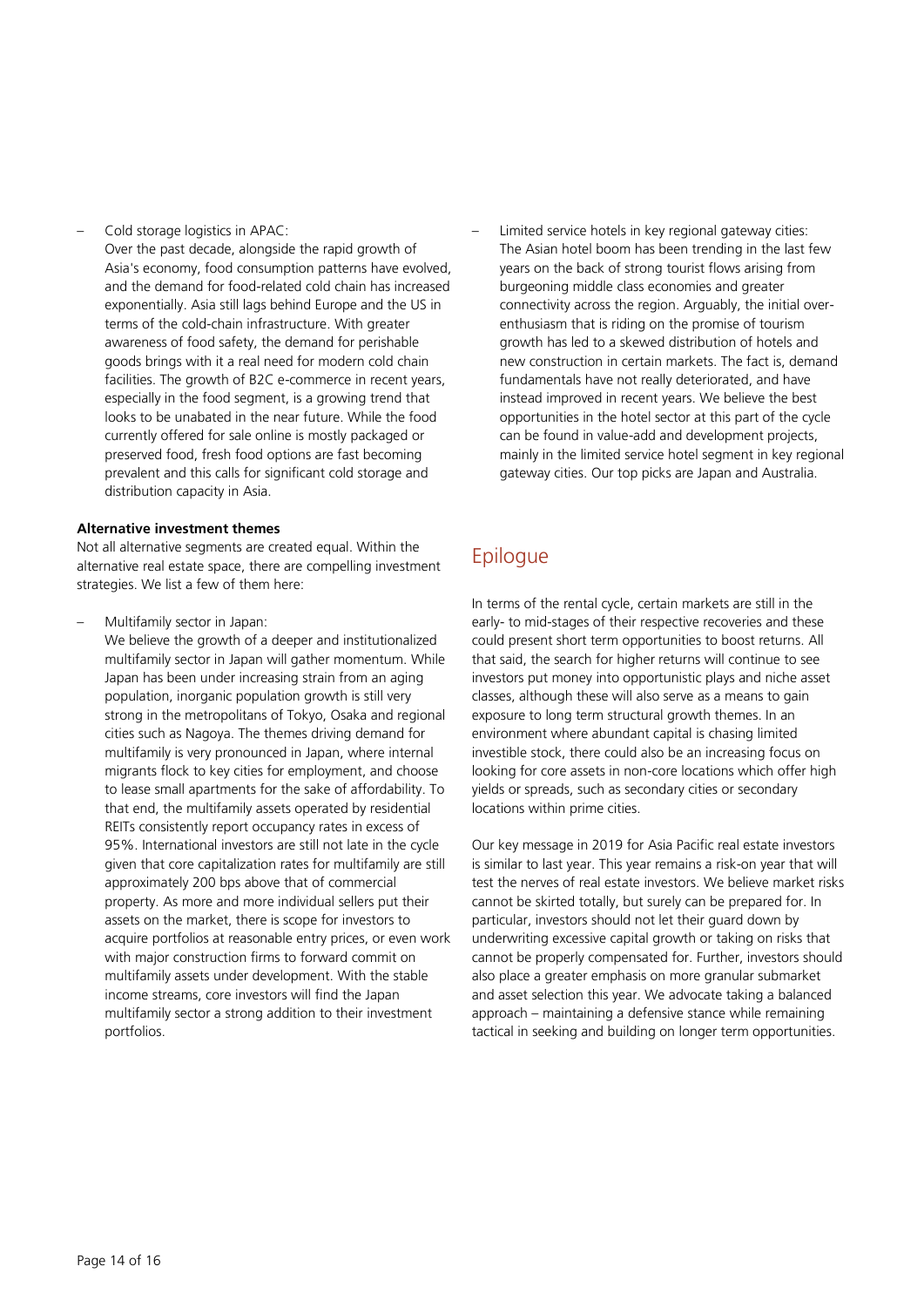# Investment opportunities and themes to look out for in 2019

|                          | <b>FRANCE</b><br>nnnn<br>nnnn<br>∣⊓ ⊓ го̂?                                                                                  |                                                                                           | 0 O C                                                                                              |                                                                       |
|--------------------------|-----------------------------------------------------------------------------------------------------------------------------|-------------------------------------------------------------------------------------------|----------------------------------------------------------------------------------------------------|-----------------------------------------------------------------------|
|                          | <b>Office</b>                                                                                                               | <b>Retail</b>                                                                             | <b>Industrial</b>                                                                                  | <b>Others</b>                                                         |
| <b>Structural themes</b> | Resilience in core office markets<br>E.g. developed APAC                                                                    | Prime retail to retain dominance<br>E.g. developed APAC                                   | <b>Build to core</b><br>E.g. Singapore, Tokyo, Sydney,<br>Melbourne, Shanghai                      | <b>Multifamily</b><br>E.g. Japan, Australia, Hong Kong<br>(selective) |
|                          | <b>Growth centers arising from</b><br>decentralization and infrastructure<br>E.g. Sydney, Hong Kong, Singapore,<br>Shanghai | Suburban retail underpinned by<br>defensive qualities<br>E.g. Japan, Singapore, Hong Kong | Prime logistics with high<br>specifications<br>E.g. developed APAC                                 |                                                                       |
|                          | Buy-and-fix in aging but mature<br>markets<br>E.g. Tokyo, Hong Kong, Sydney                                                 |                                                                                           |                                                                                                    |                                                                       |
| <b>Tactical themes</b>   | <b>Recovering markets with cyclical</b><br>outperformance<br>E.g. Singapore, Brisbane                                       | <b>Retail conversion into alternative</b><br>uses<br>E.g. selective                       | <b>High specifications industrial</b><br>E.g. China (Pearl River Delta and<br>Yangtze River Delta) | <b>Limited service hotels</b><br>E.g. key regional gateway cities     |
|                          | Value-add play in Tokyo class B<br>office space<br>E.g. Tokyo                                                               | Recovering and/or underpriced<br>markets<br>E.g. Hong Kong                                | <b>Cold storage logistics</b><br>E.g. selective APAC                                               |                                                                       |
|                          | Lease-up strategy with flexible and<br>co-working tenants<br>E.g. Singapore, Hong Kong, Australia,<br>China                 | <b>Outlet retail</b><br>E.g. Selective cities in China                                    |                                                                                                    |                                                                       |